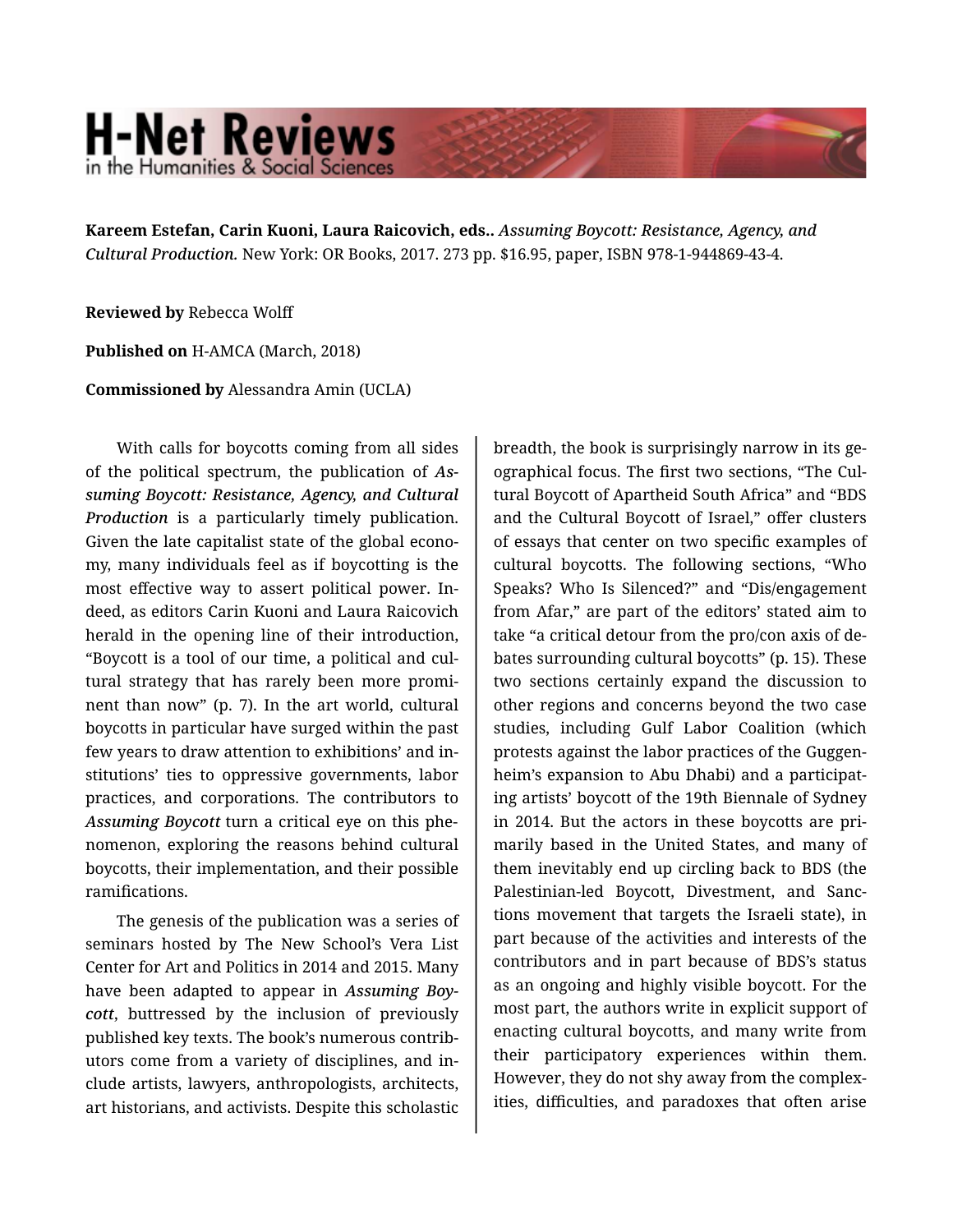from cultural boycotts, such as the ethics of disen‐ gagement versus engagement and the challenges of maintaining political focus while allowing for flexibility during a long-term campaign. Moreover, the essays are at their best when they posi‐ tion boycotts not only as acts of disengagement but also as means through which to foster new cultural or creative spaces outside the power structures of global capital or of oppressive state regimes.

A close examination of the cultural boycott protesting apartheid South Africa in the first sec‐ tion provides historical context for the influx of cultural boycotts that has occurred over the last decade. The editors also implicitly argue for a re‐ consideration of the perceived "success" of the South African boycott, which this section's con‐ tributors are quick to question. The opening over‐ view of the boycott by Sean Jacobs, the founder of the blog *Africa Is a Country*, highlights a further underlying reason for its inclusion, one that con‐ nects it to the book's subsequent sections: it has been used as a model for BDS. In the following es‐ say, art historian John Peffer analyzes the emer‐ gence of two artist groups in the 1980s: the Medu Art Ensemble and Thupelo art workshops. Since Thupelo revolved around artists from the West‐ ern Hemisphere coming to South Africa to work with predominantly black artists, it broke with the ideals of the boycott. It was, however, support‐ ed by the African National Congress and, Peffer argues, envisioned a non-racialized and interna‐ tional community in which South African artists could be a part. Anthropologist Hlonipha Mokoe‐ na's essay examines the relationship between the cultural boycott and South African music. She ar‐ gues that the implementation of the boycott was far from systematic, since international musicians often defied the boycott and consumption could not be fully policed within the country, and that it isolated black South African musicians by pro‐ hibiting their performances outside of the coun‐ try. However, she concludes, this isolation fos‐ tered a vibrant local music industry that has had

lasting effects in post-apartheid music. In a fasci‐ nating excerpt from his memoir about his time in 1980s South Africa, writer, filmmaker, and critic Frank B. Wilderson III observes the sexism that existed in the South African anti-apartheid strug‐ gle, and presents a critique of Nelson Mandela's tolerance of liberal capitalism, which he claimed would usher in multinational corporations after apartheid and reconnect white South Africans to "global Whiteness" once the boycott ended (p. 71).

As alluded to previously, the second section on BDS functions as the book's core, providing a fulcrum around which many of the previous and following essays hinge. The authors explicitly po‐ sition themselves as BDS supporters and generally start with the viewpoint that BDS is an impera‐ tive. From there, they explore the sociopolitical changes that it can generate. Theorist, filmmaker, and scholar Ariella Azoulay opens with a key the‐ oretical text about how the Israeli state turns its citizens into "citizen-perpetrators," and how BDS can lead to the realization of Jewish Israelis' "right not to be perpetrators" (p. 85). She argues that Israeli citizens must reclaim this unalienable right in order to aid the BDS movement, disman‐ tle what she calls the "regime-made disaster," and forge a new civil contract. Legal scholar and ac‐ tivist Noura Erakat views BDS as vital in the civic and cultural realm since Palestinians have been crippled politically. And because the constant calls for dialogue ultimately reinforce the status quo, she argues, the boycott is needed to disrupt the regime and foster collaborative resistance. In a compelling conversation between architectural theorist Eyal Weizman and one of the book's edi‐ tors, Kareem Estefan, Weizman emphasizes, "Wherever BDS cuts off or impedes a relation with a state institution, the movement should find —perhaps even create—new forums for solidarity and cultural production" (p. 102). He also finds that engagement, as opposed to the withdrawal advocated by BDS, is at times necessary, referenc‐ ing his own work with the research agency Foren‐ sic Architecture in Israeli courts and the Joint List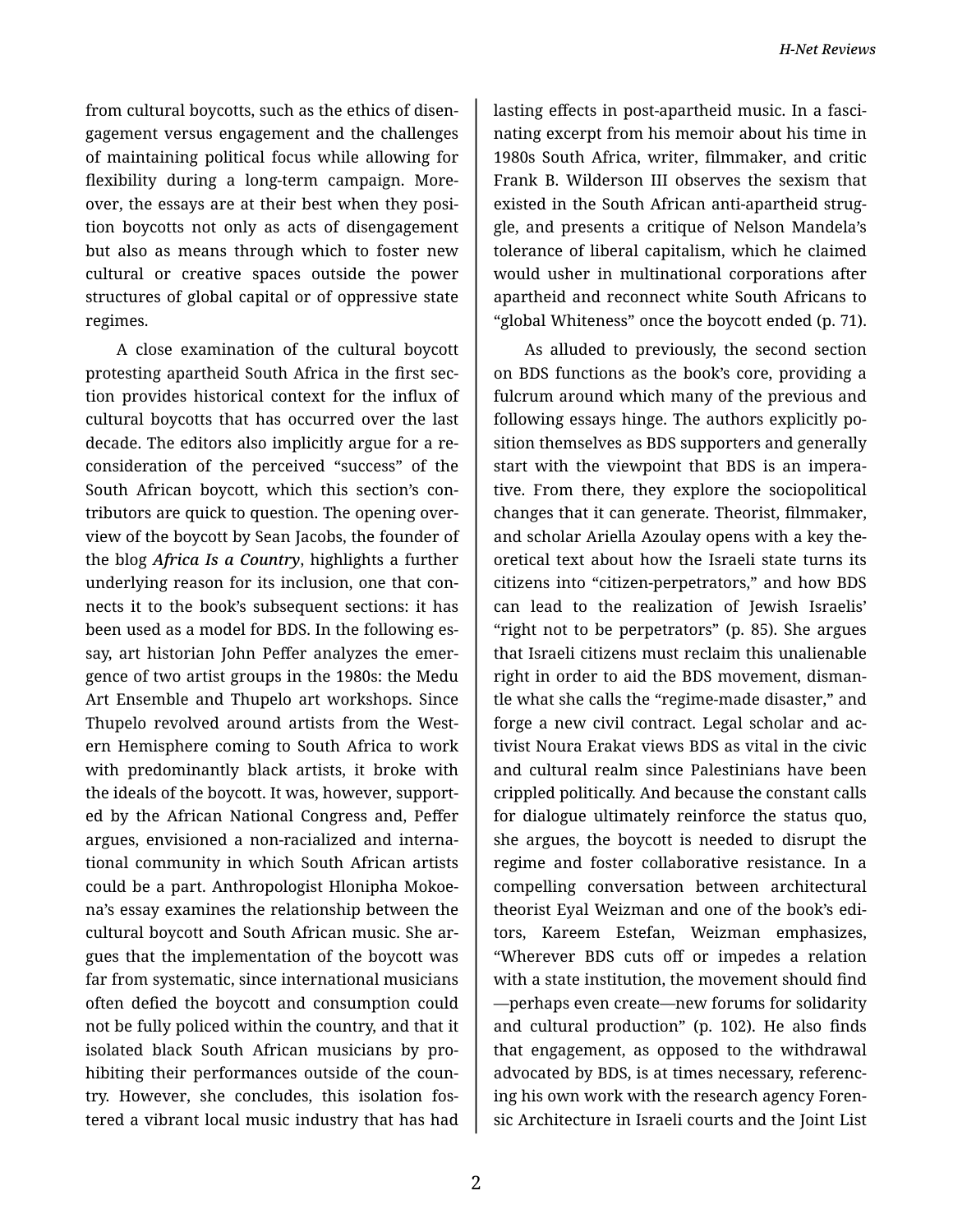as examples. Nasser Abourahme, political theory and urban studies scholar, takes on critics of BDS's most controversial goal in his essay—the right of Palestinian refugees' return to their homeland—and points out that the Israeli colo‐ nization of Palestine, far from being located in the past as a form of nation building, is currently un‐ derway as a "present continuous" (p. 121). Curator Joshua Simon posits that although BDS is normal‐ ly positioned as promoting disengagement, it in fact directly engages with the bondholders and lenders that hold real political power within the logic of late capitalism. But paradoxically, he si‐ multaneously argues that since the neoliberal state depends on occupation, BDS must work to create agency outside of consumption. Artist and curator Yazan Khalili calls for BDS to incorporate an ethical demand: the removal of the "oppres‐ sive apparatus" of the Zionist state (p. 133). For Khalili, the Zionist state victimizes not only Pales‐ tinians but its Jewish subjects as well, continuing their Euro-Christian oppression through the con‐ flation of religious and political identities. This point is an important one to make, since this same slippage sometimes occurs in the essays here. This section thus ends with a push for BDS to expand its aims and, in dialogue with Azoulay's opening text, to fight "on behalf of all the victims of the Zionist state" (p. 135).

The third section is meant to shed light on both artistic responsibility and possible censor‐ ship related to calls for boycott. Artist Tania Bruguera provides a welcome Latin American voice, detailing her own encounters with Cuban censorship in her fight for socially responsible freedom of expression. She conveys a healthy dose of skepticism toward the efficacy of cultural boycotts, preferring artists to practice direct en‐ gagement by visiting the people with whom they wish to act in solidarity. Naeem Mohaiemen, an artist who has been involved with Gulf Labor Coalition since the group's inception, explains how a shift in artists' metaphoric confrontation through artwork to direct political engagement

can be potentially transformative, but also how it can lead to real emotional and professional quan‐ daries. In her essay, Svetlana Mintcheva, the di‐ rector of programs at the National Coalition Against Censorship, critiques the calls for the re‐ moval of offensive or appropriative art objects or conference participants, likening these demands to acts of censorship and suppression. Although she does not fully consider the very real reasons behind why groups might protest or attempt to re‐ move culturally appropriated or racist artworks, Mintcheva does offer a timely voice of caution by warning that simply pressuring institutions to ex‐ clude a certain participant or to remove a certain artwork leads only to silence and self-censorship, limiting the call for social justice to the symbolic without addressing the structures that underline institutional inequalities. Ending this section, an‐ thropologist Ann Laura Stoler's essay asks why critical anthropologists do not bring the analytical tools they have honed through their discipline to a discussion of Israel-Palestine, and argues that censorship and self-censorship surrounding the issue persists in academia. Taken together, these essays tackle how freedom of expression inter‐ sects with multiple sites of knowledge production primarily in the United States.

The fourth and final section uses the idea of distance to ask if, as the editors write, "our en‐ gagement with disengagement, especially as it transcends the local and covers distances, is not only a response to global capitalism but also a re‐ flection of newly emerging artistic practices" (p. 183). Curator Chelsea Haines's insightful essay ex‐ amines the responses of museums and biennials when they are the targets of boycotts to analyze how an understanding of art's ontology—as tran‐ scendent of the context in which it is shown but also able to exert political influence—is used as an argument against cultural boycotts. Artists and Gulf Labor Coalition members Mariam Ghani and Haig Aivazian describe how Gulf Labor Coalition's 52 Weeks campaign created an alternative form of engagement within the context of a boycott. In‐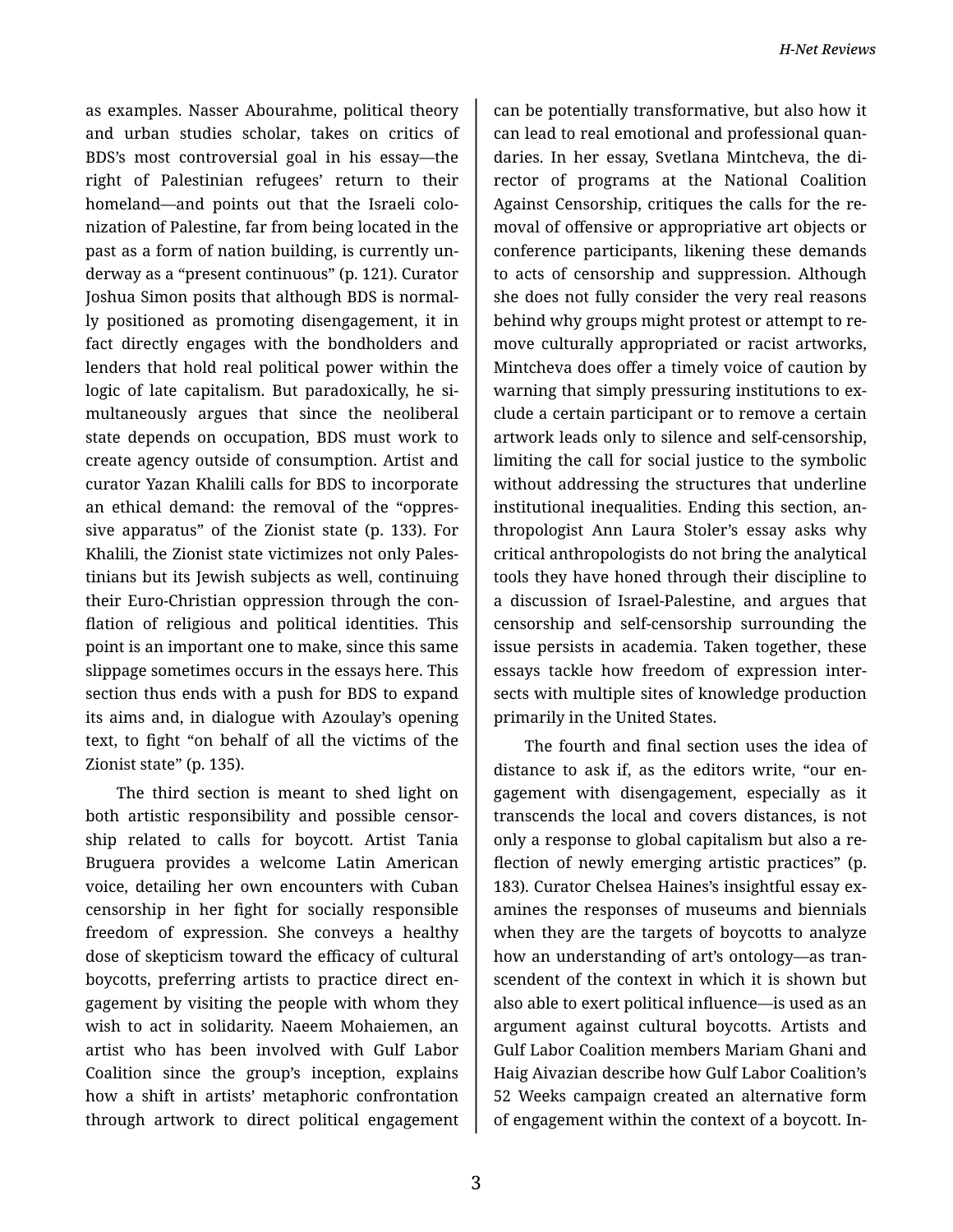terestingly, Ghani and Aivazian remain positive about the role of museums, and do not question the expansion of the Guggenheim to Abu Dhabi; the focus is on the labor used to build it, rather than the project in and of itself. To my mind, how‐ ever, it is difficult to separate the neoliberal ex‐ pansionism of cultural institutions from the use of exploitative labor. A consideration of these mech‐ anisms would have been productive in relation to 52 Weeks since the platform not only claims to bring issues of late capitalist labor to the forefront of artistic practice but also seems to have generat‐ ed a space through which ideas can circulate out‐ side of the museum. Artists Nathan Gray and Ah‐ met Öğüt discuss their participation in what they call their "conditional withdrawal" from the 2014 Sydney Biennale to protest the biennial founder's business ties to offshore detention facilities of asy‐ lum seekers. Gray details the complex relation‐ ships between the Australian political, business, and art worlds; it was heartening to read how the Sydney Biennale protest catalyzed real change. To end the section, curator and writer Radhika Sub‐ ramaniam offers thoughts on how technologies such as smartphones and social media foster a "sense of intimate distance," and the means and awareness through which to engage across it (p. 226). As the closing essay of *Assuming Boycott*, Subramaniam's text leaves the reader to think about her own interconnectivity and her engage‐ ment with others across distances.

The short length of each contribution at times leads to flat summaries, insufficient context, and disjointed essay structures, but it does allow for a breadth of contributions and viewpoints. This range is important, as calls for cultural boycotts continue across all aspects of the art world. *As‐ suming Boycott* can serve as a touchstone for the ethical, political, and cultural ramifications be‐ hind cultural boycotts and their possible out‐ comes. Certain essays or perhaps entire sections of this book can easily be incorporated into any undergraduate or graduate syllabus concerned with the intersection between art and politics. At

the same time, the book was constructed with a broad readership in mind: from artists concerned with political praxis, to people who want to learn more about BDS and/or cultural boycotts in gener‐ al. In this current political climate, as an increas‐ ing number of artists, curators, scholars, critics, and museum administrators wade directly into the political arena—and often face backlash be‐ cause of it—projects such as *Assuming Boycott* are greatly needed.